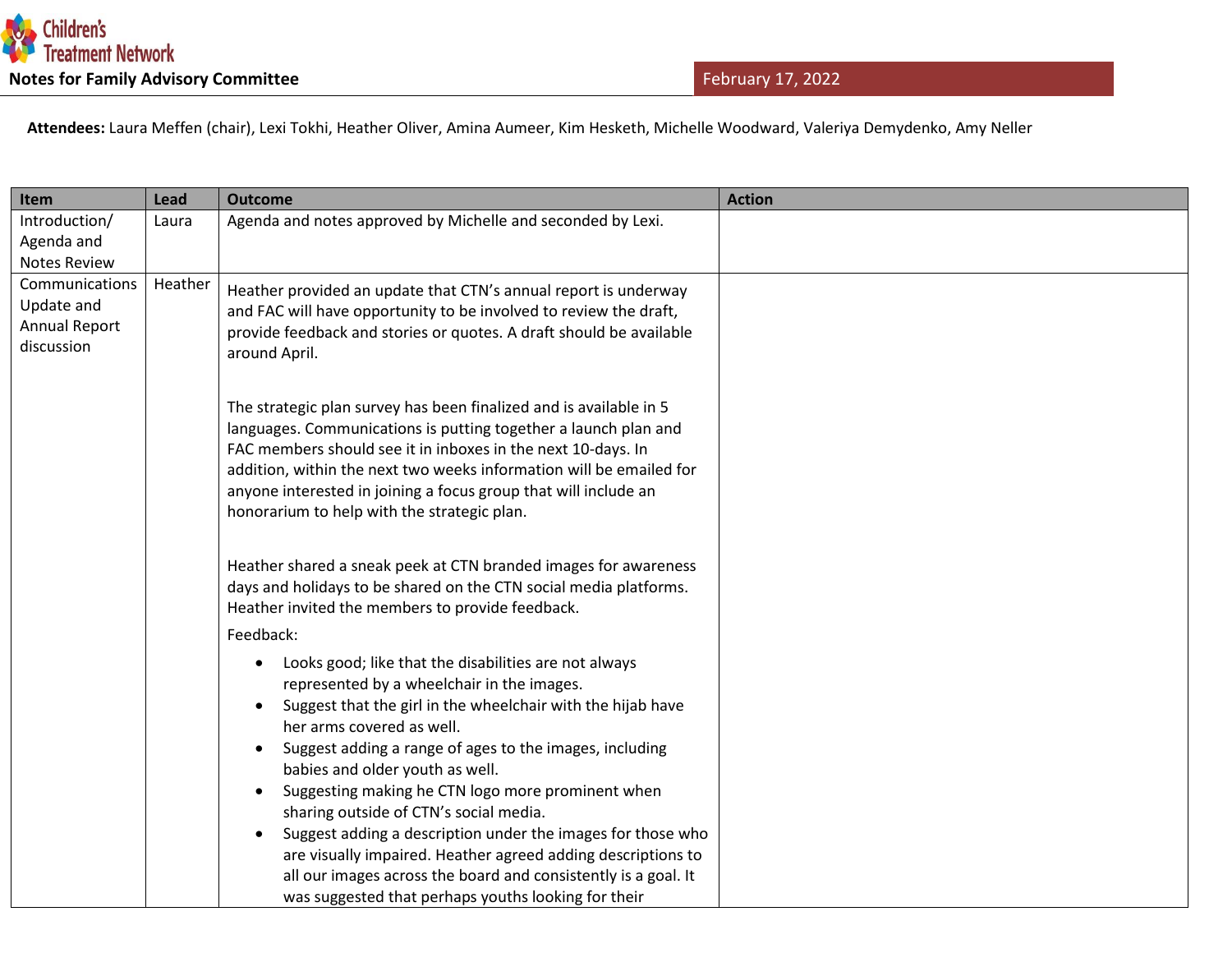

| February 17, 2022 |  |  |  |
|-------------------|--|--|--|
|-------------------|--|--|--|

|                             |       | volunteer hours could help take this on and Heather will be                                                                                                                                                                                                                                                                                                        | Action: Heather will reach out to Lexi and Amina in future when                                                         |
|-----------------------------|-------|--------------------------------------------------------------------------------------------------------------------------------------------------------------------------------------------------------------------------------------------------------------------------------------------------------------------------------------------------------------------|-------------------------------------------------------------------------------------------------------------------------|
|                             |       | looking into it and will reach out to Lexi and Amina.                                                                                                                                                                                                                                                                                                              | looking at adding descriptions to images for those who are<br>visually impaired.                                        |
|                             |       | Heather will take the feedback gathered today and will bring<br>revisions and finals to the next meeting.                                                                                                                                                                                                                                                          | Action: Heather will take back feedback on the awareness days<br>images and then present revised versions next meeting. |
| Org Chart<br>Review         | Kim   | Kim reviewed the org chart with the members. See below deck.<br>$\frac{1}{\text{PDF}}$<br>$15 - 02 - 22$<br>CTN_ORG_Chart - Ov                                                                                                                                                                                                                                     |                                                                                                                         |
|                             |       | Comments:<br>Highlights how CTN is expanding and growing.<br>Nice to see the full picture, not just the doers at the front<br>line.                                                                                                                                                                                                                                |                                                                                                                         |
| Pandemic<br>Updates         | Kim   | Kim provided an update as things start to open and providers will be<br>able to do more in person. In-person events are being discussed and<br>the LTF team is putting together a risk management proposal to<br>resume in-person events as soon as March Break. Kim will share as<br>soon as further information or updates are available.<br>Comments/Questions: |                                                                                                                         |
|                             |       | Q: How are staff feeling about meeting with clients in-person?<br>A: We are getting a push from providers that they want to see in-<br>person.                                                                                                                                                                                                                     |                                                                                                                         |
| Successes and<br>Challenges | Laura | Congratulations to Laura ad Michelle, nominated for Ontario<br>Volunteer award for 5-year service. Hopeful to have the recognition<br>ceremony in coming weeks.                                                                                                                                                                                                    |                                                                                                                         |